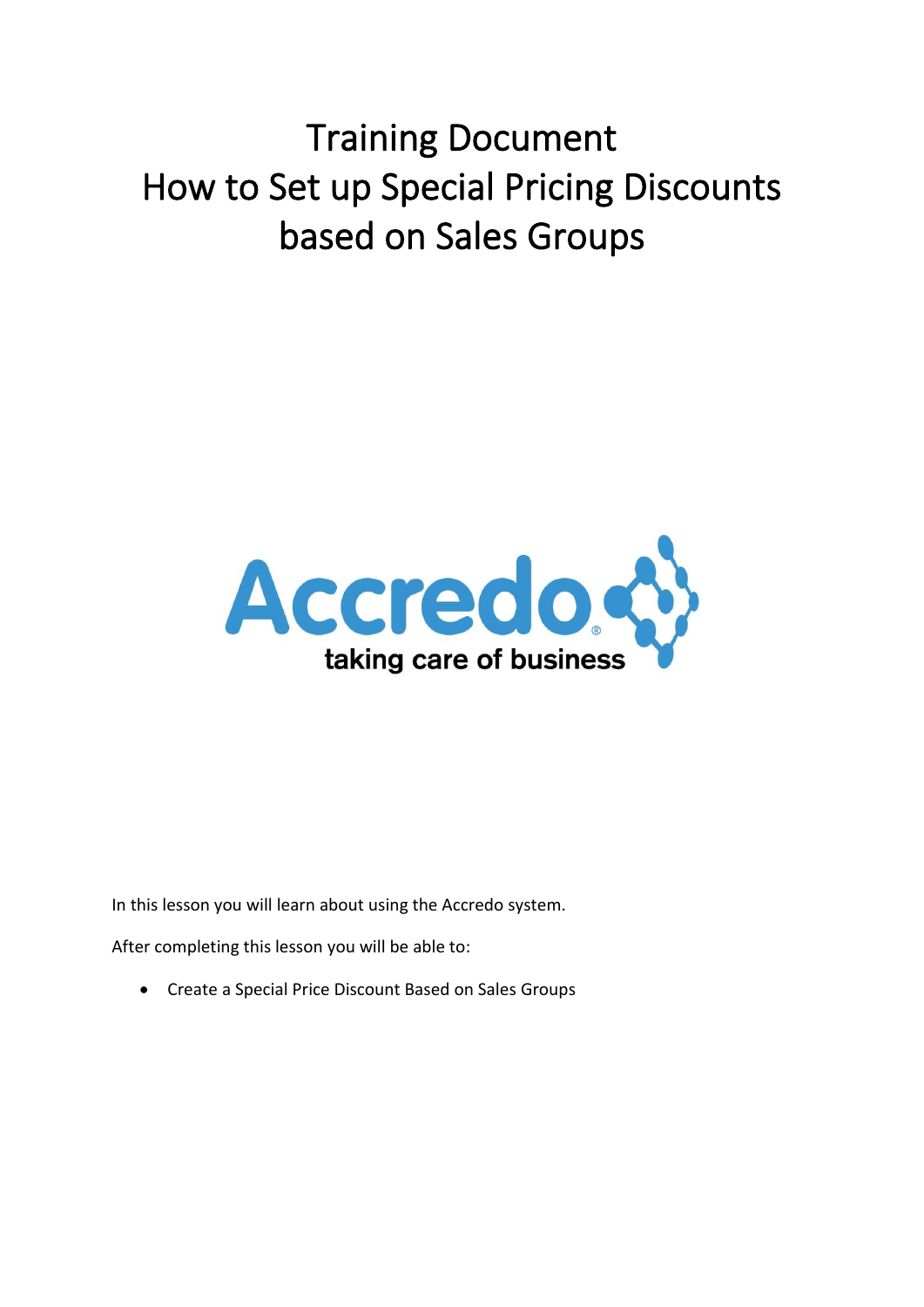### **Contents**

### <span id="page-1-0"></span>Process flow

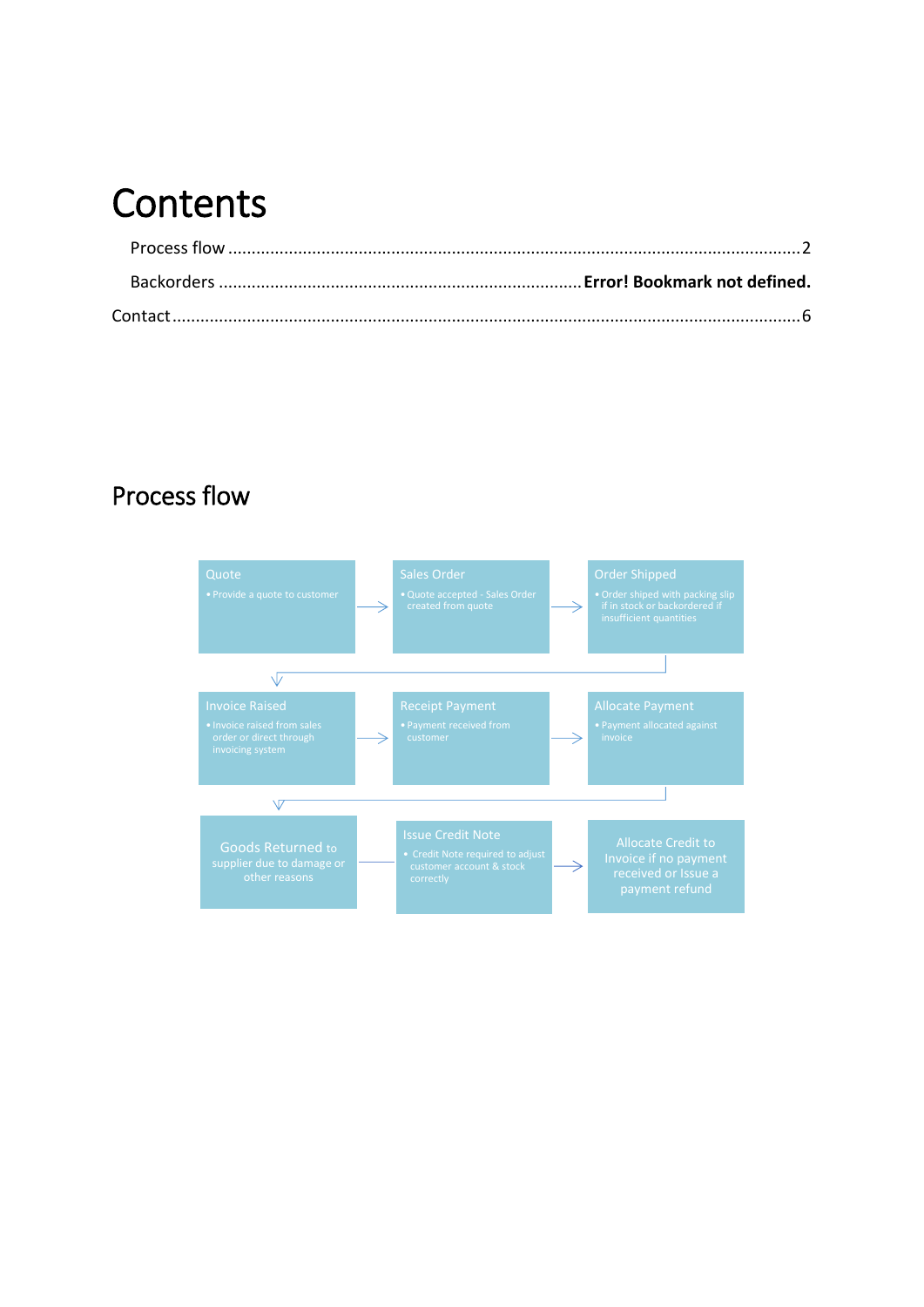#### **For Special Pricing discounts based on Sales Group Percentage Discount**

You need to go into Setup\_Special Pricing\_What Grid and put a tick in Sales Group to make it available first

| ABC Holdings Limited - Accredo Saturn #44- 32 bit - [SP What Maintenance] |   |                    |   |                                |  |
|---------------------------------------------------------------------------|---|--------------------|---|--------------------------------|--|
| File Edit View Shortcut Script Window Help                                |   |                    |   |                                |  |
|                                                                           |   |                    |   |                                |  |
| Navigator<br>《                                                            |   | $\rightarrow$ Type |   | Availa Default Prior Show Name |  |
| Reports Setup<br>Maintain Tasks                                           |   | Product            | ✓ | 9<br>✓                         |  |
|                                                                           |   | <b>Stock Group</b> |   | 9                              |  |
| Company                                                                   |   | Sales Group        | ✓ | 9<br>✓                         |  |
| Goods and Services Tax                                                    | N | Creditor           |   | 9                              |  |
| Foreign Exchange                                                          | B | <b>Discount</b>    |   | 9                              |  |
| <b>Accounts Receivable</b>                                                |   | IC Category 1      | ✓ | 9<br>✓                         |  |
| <b>Inventory Control</b>                                                  |   | IC Category 2      |   | 9                              |  |
| <b>Invoicing System</b>                                                   |   |                    |   |                                |  |
| <b>Order Entry</b>                                                        |   |                    |   |                                |  |
| <b>Accounts Payable</b>                                                   |   |                    |   |                                |  |
| <b>Purchase Orders</b>                                                    |   |                    |   |                                |  |
| Cash Book                                                                 |   |                    |   |                                |  |
| <b>Fixed Assets</b>                                                       |   |                    |   |                                |  |
| General Ledger                                                            |   |                    |   |                                |  |
| <b>Job Costing</b>                                                        |   |                    |   |                                |  |
| <b>Special Pricing</b>                                                    |   |                    |   |                                |  |
| <b>最</b> Settings                                                         |   |                    |   |                                |  |
| Who Grid                                                                  |   |                    |   |                                |  |
| <b>ED</b> What Grid                                                       |   |                    |   |                                |  |
| Where Grid                                                                |   |                    |   |                                |  |
| Pricing Script Editor                                                     |   |                    |   |                                |  |
| ęЗ<br><b>Rule List Designer</b>                                           |   |                    |   |                                |  |
| Recover Special Pricing                                                   |   |                    |   |                                |  |
| <b>File Recovery</b>                                                      |   |                    |   |                                |  |
| <b>Table Designer</b>                                                     |   |                    |   |                                |  |

Rule Type = Sell Relative

What Type - Sales Group

We have added a base sell of NZ Trade to test the SP rule for customer ASHENG (their Price Code is NZTRADE) - you may want to change this selection or leave it blank for all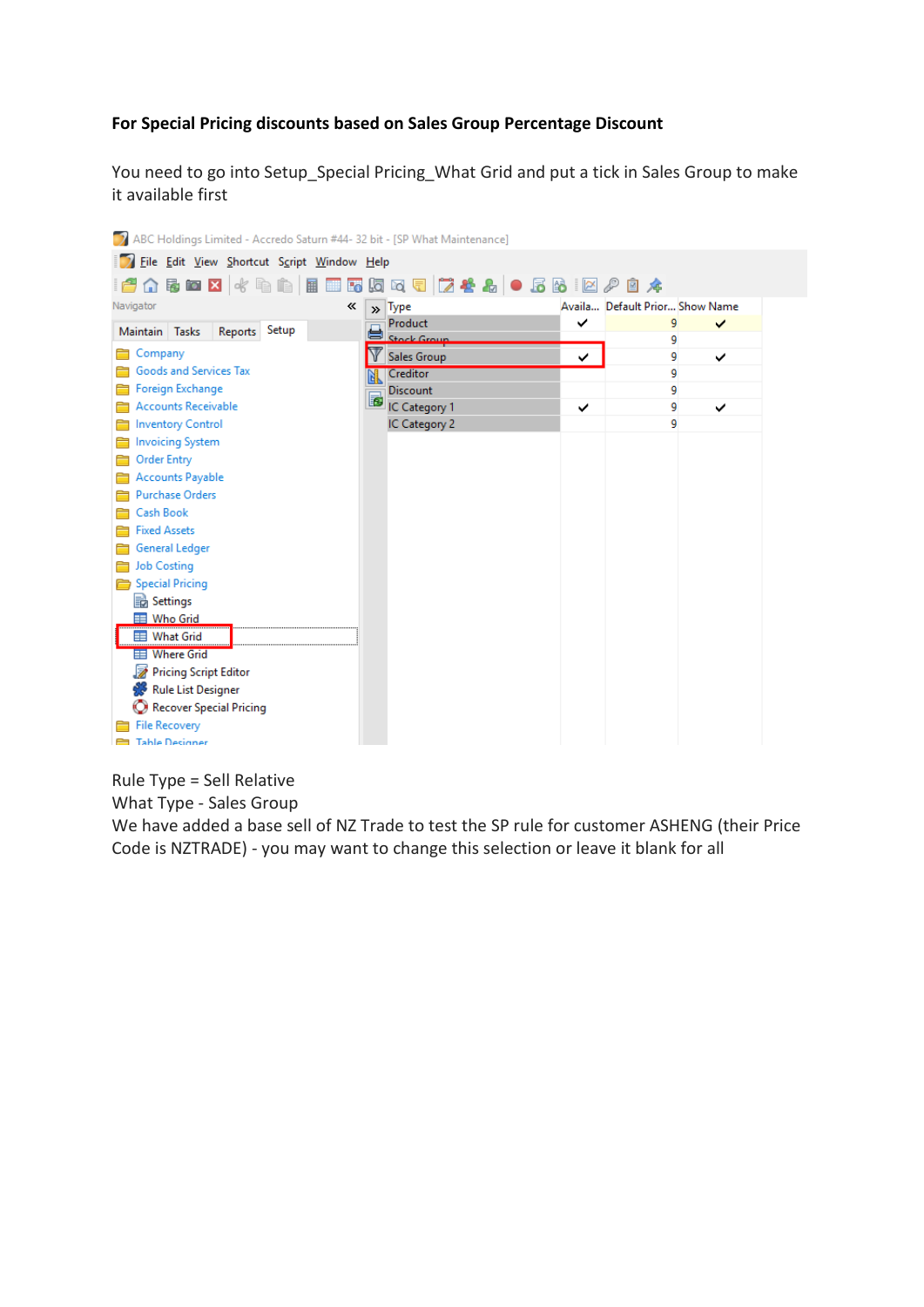| i Lo |                              |                                                                                              |
|------|------------------------------|----------------------------------------------------------------------------------------------|
| 《    | Definition Selections        |                                                                                              |
|      | Rule                         |                                                                                              |
|      | Sell Relative<br><b>Type</b> | <b>NZTRADE</b><br><b>Base Sell</b><br><b>Base Cost</b><br>$\check{}$<br>$\blacktriangledown$ |
|      | Who                          | Where<br>What                                                                                |
|      | Type 1                       | Sales Group<br>Type 1<br>$\checkmark$<br>$\checkmark$<br>Type<br>$\mathcal{L}_{\mathcal{C}}$ |
|      | Type 2                       | Type 2<br>$\mathcal{S}_{\mathcal{C}}$<br>$\mathcal{A}_{\mathcal{A}}$                         |
|      | Settings                     |                                                                                              |
|      | List Maintenance Title       | Sales Grp 20% Disc                                                                           |
|      | Allow Bypass Min Margin      | П                                                                                            |
|      | <b>Auto Select Rules</b>     | $\mathsf{L}$                                                                                 |
|      | Comment                      |                                                                                              |
|      |                              |                                                                                              |
|      |                              |                                                                                              |
|      |                              |                                                                                              |
|      |                              |                                                                                              |
|      |                              |                                                                                              |
|      |                              |                                                                                              |
|      |                              |                                                                                              |

In the Setup\_Rule List Designer Selections Tab Select Sales Group Make it a priority 1 to ensure it is the highest Priority Give it a Reference

|   | low <u>H</u> elp      |                                                |  |
|---|-----------------------|------------------------------------------------|--|
|   |                       |                                                |  |
| ≪ | Definition            | Selections                                     |  |
|   | $-What$               |                                                |  |
|   | Sales Group           | M                                              |  |
|   | <b>FURN</b><br>Code   | $\mathbb {V}$<br>Furniture                     |  |
|   |                       |                                                |  |
|   | Details<br>X Priority | 1≑<br><b>Start Date Required</b>               |  |
|   |                       |                                                |  |
|   | <b>X</b> Reference    | Sales Grp 20%<br><b>End Date Required</b><br>H |  |
|   | X Comment             |                                                |  |
|   |                       | Filter Rules                                   |  |
|   |                       |                                                |  |
|   |                       |                                                |  |
|   |                       |                                                |  |
|   |                       |                                                |  |

Go to Maintain Special Pricing. Open the special price rule you have created and add the Percentage of the discount

Invoice raised shows 20% Discount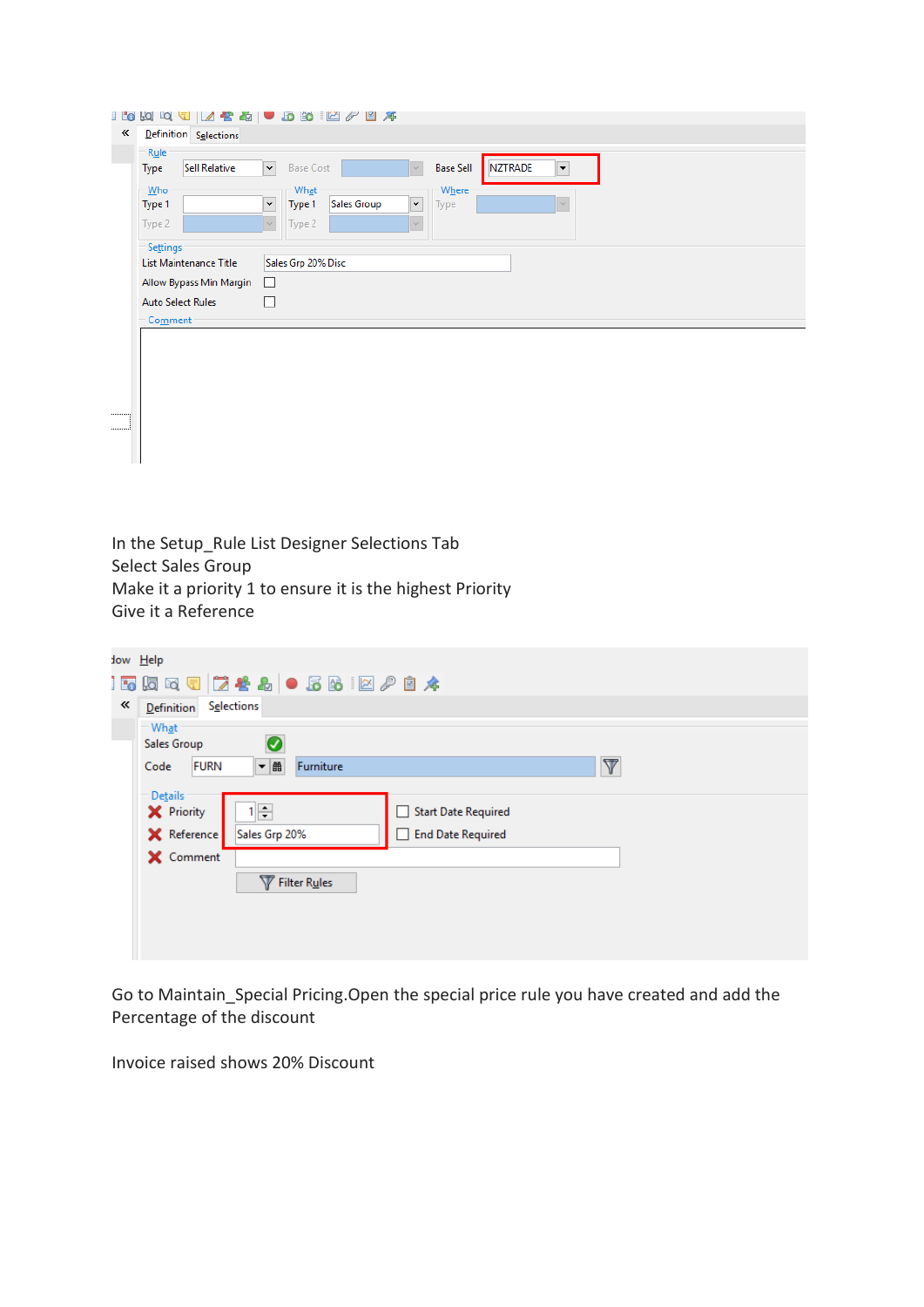| w Help                    |                                    |                              |                              |            |                      |                   |             |                                   |   |
|---------------------------|------------------------------------|------------------------------|------------------------------|------------|----------------------|-------------------|-------------|-----------------------------------|---|
|                           |                                    |                              |                              |            |                      |                   |             |                                   |   |
| $\mathbb{R}$ $\mathbb{R}$ | Period                             | Sep 2013<br>Invoice          | ID                           |            |                      |                   |             |                                   |   |
|                           | <b>Customer Code</b>               | ▼ # 7 6 A 2<br><b>ASHENG</b> | Asheng Engineering Ltd       | <b>NZD</b> |                      |                   |             |                                   |   |
|                           | Header                             | Lines Charges Links Memos    |                              |            |                      |                   |             |                                   |   |
|                           | Job Defaults                       |                              |                              |            |                      |                   |             |                                   |   |
|                           | Type Material                      | Job                          | Cost Centre                  | Component  |                      |                   |             |                                   |   |
|                           | <sub>&gt;&gt;</sub> Type           | Product                      | <b>Description</b>           |            | <b>Quantity Unit</b> | Price Disc% SST   | Group       | Amount GL Acc Bin Locati Job Code | c |
|                           | Product<br>$\overline{\mathbf{a}}$ | 1.8MWARDROBE                 | 1800mmx1200mmx600mm Wardrobe |            | 1.00 <sub>Ea</sub>   | \$1,018.74 20.00% | <b>FURN</b> | \$814.99                          |   |
|                           | $\blacksquare$                     |                              |                              |            |                      |                   |             |                                   |   |
|                           |                                    |                              |                              |            |                      |                   |             |                                   |   |
|                           |                                    |                              |                              |            |                      |                   |             |                                   |   |

SP Rule Maintenance - What 1 Type

| He                                     | actors - per issue ividimentalisée)                        |                                                               |                        |                                       |                                                      |                        |                      |                               |                               |                |                                      |                            |                                     | $\sim$<br>$- 5 x$     |
|----------------------------------------|------------------------------------------------------------|---------------------------------------------------------------|------------------------|---------------------------------------|------------------------------------------------------|------------------------|----------------------|-------------------------------|-------------------------------|----------------|--------------------------------------|----------------------------|-------------------------------------|-----------------------|
| 557                                    | $\bullet$<br>ワ谷<br>æ.                                      | 58 回夕日本                                                       |                        |                                       |                                                      |                        |                      |                               |                               |                |                                      |                            |                                     |                       |
| $\,$<br>Who<br>$\overline{\mathbb{R}}$ | R<br>Fø<br>What                                            |                                                               | $\blacksquare$<br>Fø   |                                       |                                                      | 最同日<br>5 F 3           |                      |                               |                               |                |                                      |                            |                                     |                       |
| Q                                      | When Start                                                 | End                                                           | Reference              |                                       | Comment                                              |                        |                      |                               |                               |                |                                      |                            |                                     |                       |
|                                        | <b>Rule Type</b><br>Fixed<br><b>Rules</b>                  | <b>Base Cost</b>                                              | <b>Base Sell</b>       |                                       | Priority                                             | $9$ = Inactive $\Box$  |                      |                               |                               |                |                                      |                            |                                     |                       |
|                                        | Who 1<br>» Who 1 Type<br><b>BROWN</b><br><b>Q</b> Customer | Who 1 Name<br>John Browns Furnishings                         | What 1 Type<br>Product | <b>Sales Group</b><br><b>BLANKBOX</b> | What 1 Name<br>Rimu Blanket Box 1Mx50                | Where 1 Type           | Where 1 Where 1 Name | Fixed                         | Rule Type Base Cost Base Sell |                | <b>Bypass Currency</b><br><b>NZD</b> | \$352,0000                 | Amount Percentage Effect ^<br>0.00% | \$3                   |
|                                        | Customer<br><b>BROWN</b><br>Customer<br><b>BROWN</b>       | John Browns Furnishings<br>John Browns Furnishings            | Product<br>Product     | 2XBEDCAB<br><b>BEDSUITE</b>           | Pair of Rimu Bedside Cabi<br>5 Piece Rimu Bedroom Su |                        |                      | Fixed<br>Fixed                |                               |                | <b>NZD</b><br><b>NZD</b>             | \$713,9000<br>\$3,848.9000 | 0.00%<br>0.00%                      | S7<br>\$3,8           |
| <b>RI</b>                              | Al Customer<br><b>BROWN</b><br><b>ASHENG</b><br>Customer   | John Browns Furnishings<br>Asheng Engineering Ltd             | Product<br>Product     | <b>FRESHFISH</b><br>1.8MWARDROBE      | Fresh Fish<br>1800mmx1200mmx600m                     |                        |                      | Fixed<br><b>Sell Relative</b> |                               |                | <b>NZD</b><br><b>NZD</b>             | \$35,0000<br>\$0,0000      | 0.00%<br>20.00%                     | <b>S</b><br><b>S8</b> |
| 郾                                      | $\bullet$ <                                                |                                                               | <b>Sales Group</b>     | <b>FURN</b>                           | Furniture                                            |                        |                      | <b>Sell Relative</b>          |                               | <b>NZTRADE</b> | <b>NZD</b>                           | \$0,0000                   | 20.00%                              | $\rightarrow$         |
| Cost                                   | Sell                                                       | Discount                                                      | <b>Effective Price</b> | <b>Effective Margin</b>               |                                                      |                        |                      |                               |                               |                |                                      |                            |                                     |                       |
|                                        | <b>Breaks</b><br>» Min Quanti<br>\$0,0000,6/20<br>0.001    | Amount Currency Percentage Effective Pr Effective M<br>20,00% |                        |                                       |                                                      |                        |                      |                               |                               |                |                                      |                            |                                     |                       |
| He<br>v                                |                                                            |                                                               |                        |                                       |                                                      |                        |                      |                               |                               |                |                                      |                            |                                     |                       |
|                                        |                                                            |                                                               |                        |                                       |                                                      |                        |                      |                               |                               |                |                                      |                            |                                     |                       |
| ō<br>過                                 | <b>Do</b>                                                  |                                                               |                        |                                       |                                                      |                        |                      |                               |                               |                |                                      |                            |                                     |                       |
| c<br>$\gg$                             | ID                                                         |                                                               |                        |                                       |                                                      |                        |                      |                               |                               |                |                                      |                            |                                     |                       |
|                                        | <b>Rule Type</b>                                           |                                                               | <b>Sell Relative</b>   |                                       |                                                      |                        |                      |                               |                               |                |                                      |                            |                                     |                       |
| E)                                     | Sales Group                                                | <b>PART</b>                                                   |                        |                                       |                                                      |                        |                      |                               |                               |                |                                      |                            |                                     |                       |
| t,                                     | Priority                                                   |                                                               | 1                      |                                       |                                                      |                        |                      |                               |                               |                |                                      |                            |                                     |                       |
| 로                                      | Reference                                                  |                                                               |                        |                                       |                                                      |                        |                      |                               |                               |                |                                      |                            |                                     |                       |
|                                        | Comment                                                    |                                                               |                        |                                       |                                                      |                        |                      |                               |                               |                |                                      |                            |                                     |                       |
|                                        | <b>Start Date</b>                                          |                                                               |                        |                                       |                                                      |                        |                      |                               |                               |                |                                      |                            |                                     |                       |
|                                        | <b>End Date</b>                                            |                                                               |                        |                                       |                                                      |                        |                      |                               |                               |                |                                      |                            |                                     |                       |
|                                        | Inactive                                                   |                                                               |                        |                                       |                                                      |                        |                      |                               |                               |                |                                      |                            |                                     |                       |
|                                        | Currency                                                   | <b>NZD</b>                                                    |                        |                                       |                                                      |                        |                      |                               |                               |                |                                      |                            |                                     |                       |
|                                        | <b>Bypass Min Margin</b>                                   |                                                               |                        |                                       |                                                      |                        |                      |                               |                               |                |                                      |                            |                                     |                       |
|                                        |                                                            |                                                               |                        |                                       |                                                      |                        |                      |                               |                               |                |                                      |                            |                                     |                       |
|                                        | Cost                                                       | Sell                                                          |                        | <b>Discount</b>                       |                                                      | <b>Effective Price</b> |                      | <b>Effective Margin</b>       |                               |                |                                      |                            |                                     |                       |
|                                        | <b>Breaks</b>                                              |                                                               |                        |                                       |                                                      |                        |                      |                               |                               |                |                                      |                            |                                     |                       |
|                                        | » Min Quanti                                               |                                                               | <b>Amount Currency</b> | Percentage Effective Pr Effective M   |                                                      |                        |                      |                               |                               |                |                                      |                            |                                     |                       |
|                                        | $0.00$ $\boxed{0}$                                         |                                                               | \$0.0000 NZD           | 10.00%                                |                                                      |                        |                      |                               |                               |                |                                      |                            |                                     |                       |
| J                                      | e.                                                         |                                                               |                        |                                       |                                                      |                        |                      |                               |                               |                |                                      |                            |                                     |                       |
|                                        | 皀                                                          |                                                               |                        |                                       |                                                      |                        |                      |                               |                               |                |                                      |                            |                                     |                       |
|                                        | 团                                                          |                                                               |                        |                                       |                                                      |                        |                      |                               |                               |                |                                      |                            |                                     |                       |